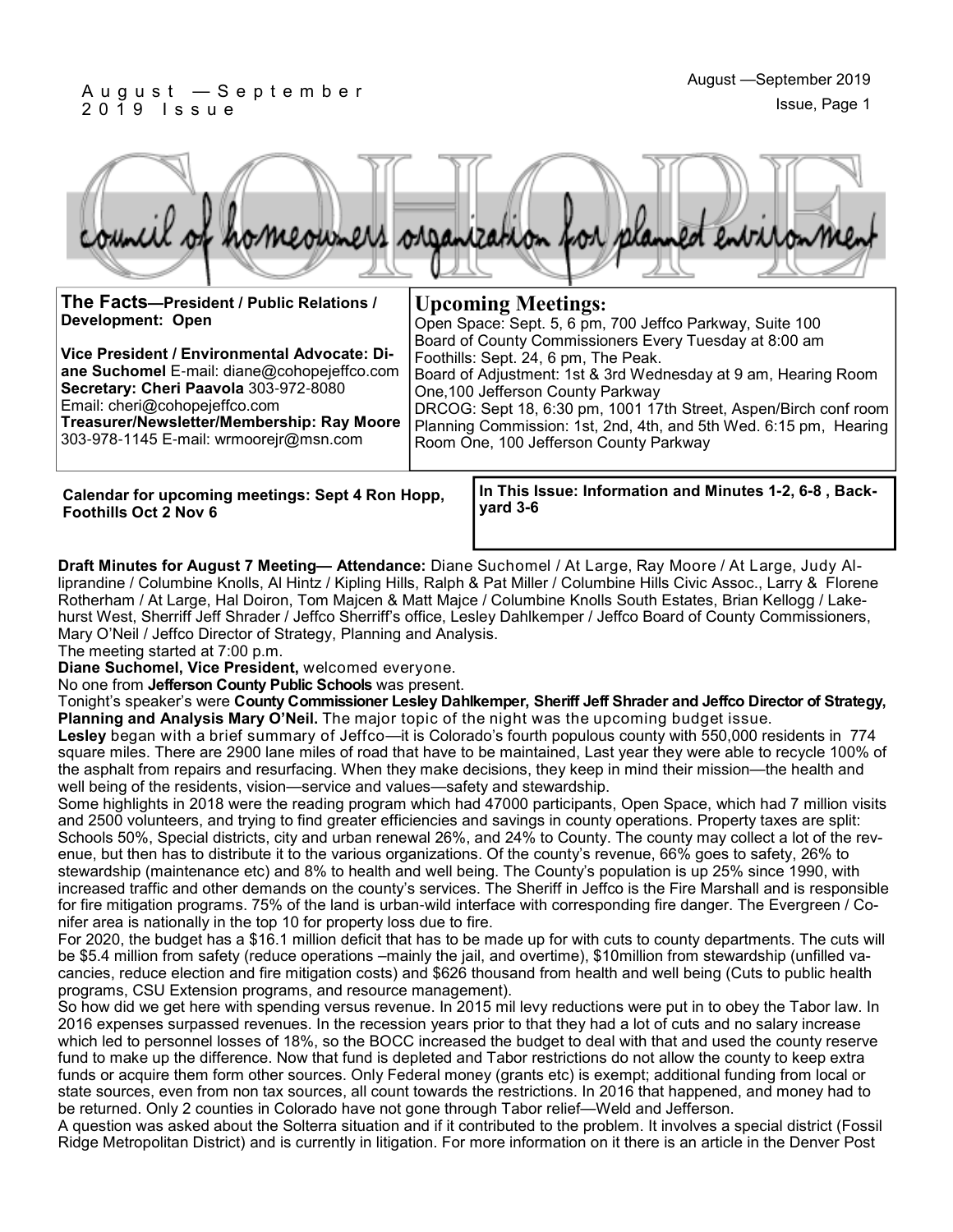August —September 2019

written by one of the Solterra homeowners that explains a lot of it (How new homes get saddled with a pile of debt - The Denver Post, 8-11-2019).

A number of departments have been shorted over the years to stay within the restrictions. In 2019, \$31 million had to be cut from the budget. That is why there will be a measure on the 2019 ballot to allow the county to keep Tabor money for project for 7 years. The estimate is that the average taxpayer will have \$4.50 per month not refunded the first year and \$9 per month from years 2 through 7. Business lost refunds will vary depending on the size of the business– from \$27 to \$89 per month. The commissioners hope to use the money to fund necessary projects and keep departments from losing funding, and at the end of the seven years be able to return to the current Tabor law.

The Ballot language will be to allow the county to retain and spend revenue (up to \$16 million per year) from 2020 to 2026 (7 years) for Safety (jail, courts, patrol and wildfire mitigation), Road and Bridge, Public facilities and Infrastructure, and other traditional services. It will also allow the county to retain non-property revenue )grants, fees, etc) without having to offset / refund those amounts. After seven years it would sunset (expire) and the current laws would go back in effect. The county would still have to go to ballot to increase the mil levy—this is only for the currently collected money. **Sherriff Jeff Shrader** spoke next. He does not report to the commissioners, but his budget comes from the county. Last year he got the notice he had to reduce his budget by 10%. It eventually got set at 7% (\$5.4 million), but without relief it will increase to \$10 million in 2020. They will have to cut back on the jail expenses and close one or two floors. That will cause a couple things—they currently have a contract with the US Marshalls to house some of their prisoners, and that will probably go away, and they will have a lot less room to house county offenders, which means they will have to start releasing (or just not holding them to start with) prisoners. The Sherriff's business is not that predictable—it depends on crime and so they are not able to plan for what may happen. He does not want to reduce patrol resources, so the jail is about the only thing that can be cut. If things stay as they are he will have to release 170 prisoners, probably those who have served more than 50% of their sentence. There are also programs they have at the jail that could suffer—the veterans unit is one example. One thing he does not want to do is to cut salary and benefits for officers—that has been tried before and the county ended up losing experienced officers to surrounding jurisdictions. It was cost prohibitive since they then had to train new officers who would also leave when they could. They would also have to stop accepting municipal (cities in the county like Lakewood and Arvada) prisoners, which is one of the reasons all the mayors of cities in the county are supporting the ballot measure. They may also have to increase the criteria for holding people in the jail to start with. He does not like it but with the current situation he does not see any solution other than approving the ballot measure. He likes that it is sunsetted so that the restrictions will be mitigated and it gives seven years to come up with a better solution. The Ballot resolution 19-270 is on the county website under the Clerk to the Board area. Questions—What is mix of current prisoner base? 35% from unincorporated area, 65% from Lakewood.

How about separating Safety from rest of county and totally funding it? That was discussed, but with the timing it is not much of an option for now.

An advisory committee basically said to write a lot more tickets to generate more funds, but he is not supportive of that. How about the money spent on the replacement animal shelter? Shrader was on the committee that looked at that, and he says it was sorely needed.

What about selling more county properties to make up the difference? They have been doing that as they could but there is only so much they can get rid of.

**Reports from officers: Secretary Cheri Paavola** was out sick tonight.

**Treasurer Ray Moore** reported we have \$2058.73 in treasury.

Vice President Diane Suchomel summarized development activity:

**Community Meetings:** CMT 19-113009 was on 6-27-2019. Proposed development at West Quincy and C470 near Home Depot which would amend PD to allow commercial and industrial. 9.37 acres, rezone, plat and SDP for gas station, convenience store, bank/credit union, 3 story hotel/hospitality, office and flexible industrial use. Some of it is Lakewood.

CMT 19-117314 to be on August 13, 6:30 pm, at the Peak. 13412 West Coal Mine Ave, formally Echo Park car dealership. Rezone for 250 unit apartments with 5000 square feet of commercial and community amenities.

CMT 19-117908 on August 22 at Governor's Ranch Elementary from 6-7pm for 9150 West Cross Drive. Rezone for 280 unit apartment building. This is on Southwest Plaza property where the sports bar is now.

Rezoning: 19-114843—ODP for Stepping Stone Communities at 5890 South Alkire Street. They want to rezone to allow

| <b>COHOPE Treasury Activity: June-July 2019</b><br>Beginning Balance June 5, 2019<br><b>Deposits</b><br><b>Withdrawals</b><br>July newsletter \$4.95 August newsletter \$4.95<br>Bank Fee \$2 | W. R. Moore, Treasurer<br>S | 2080.63<br>0.00<br>21.90 |
|-----------------------------------------------------------------------------------------------------------------------------------------------------------------------------------------------|-----------------------------|--------------------------|
| Colorado Report Fee \$10<br><b>Ending Balance August 7, 2019</b>                                                                                                                              |                             | 2058.73                  |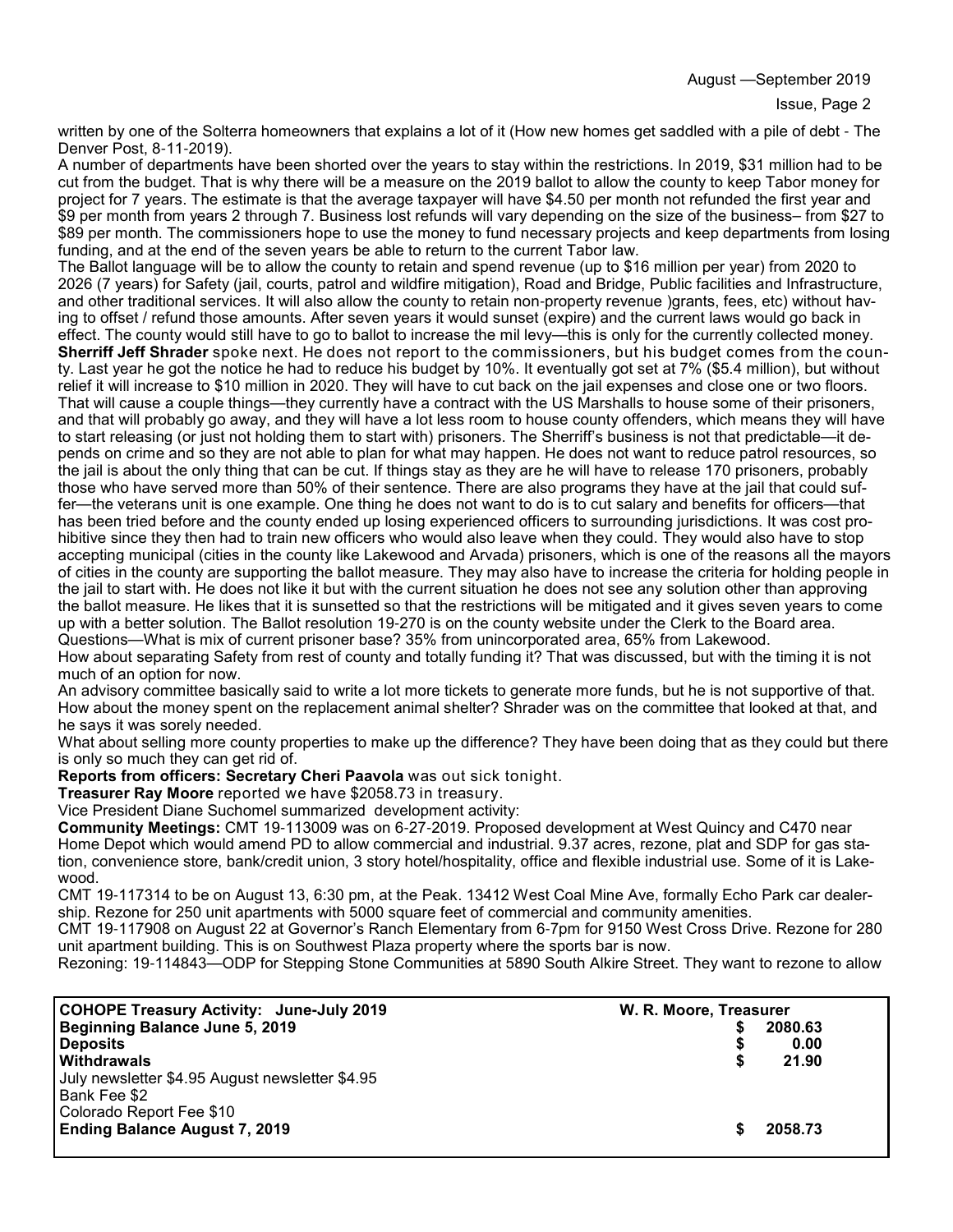# **THE BACKYARD**

# Columbine Hills News

**President's Corner** — This summer has been a hot one hasn't it? Portions of my yard have really dried out in spite of the sprinkler system, but the garden is looking pretty good. My tomatoes are doing as good as ever. Spinach and lettuce have dropped off, cucumbers are really coming on. Please, be aware of watering regulations – specifically the times – it doesn't make sense to spend money on water that's going to evaporate during the day before it has a chance to soak in. NEWS FLASH At our last board meeting we elected officers. Once again, I was elected president, I'm thankful the board has given me the honor to lead this community organization. Jenn Gerdes – our faithful secretary is moving away, and we thank her for her great efforts with the newsletter and community organization. Jodi P graciously accepted the title as Secretary, I'm looking forward moving forward with the new partner. Pat Miller; our long-time treasurer stepped down and we are so grateful for her years of service in CHCA, Galen W. accepted the nomination as new treasurer and I'm excited to accomplish great things with her. Also, a motion was made and passed to change the time and day of our meetings. Please note we will no longer meet at 0900 on the second Saturday. Our new meeting time is from 7:00 p.m. to 8:00 p.m. on the last Tuesday of the month.

We will continue to meet at the shelter in the park during the nicer months and at St. Philip when the weather is harsher. I also had a great visit with one household this past month to which the CHCA board awarded the Yard of the Month. We picked one property on S Ames Way that the owners take a lot of time grooming and decorating their property. They were thankful to be noticed and I'm thankful for the effort to keep things looking good. The other properties will be listed in another portion of this letter. The award also includes a \$25 gift certificate from Summer Blooms on Pierce and Canyon Ave. We will have two more summer season awards. Please stop in at Summer Blooms and thank them for their donation, I greatly appreciate businesses in our community that are community minded.

Allow me to mention it one more time, if you need to contact me personally, please note my changed e-mail address below; the previous e-mail account is no longer active.

Be the kind of neighbor you wish you had. —*Randy Montgomery, CHCA president rnmontgomery@att.net*

# **Columbine Knolls Voice**

*From* **June 2019 Board Minutes** Board President Hale called the meeting to order at 7:05 p.m. Board Members present were Directors Hale, Tierney, Baden-Gillette, Wambsganss , Buresh and Harris.

**Public Comments** Due to Normandy Elementary School being closed for the summer and the meeting room at the pool house being small, the HOA needs meeting space for the July and August meetings. President Hale is working on finding a location.

**Committee Reports: Membership** There have been four (4) more homeowners sign up and pay dues for HOA membership. This brings our total membership to 329 Homeowners!

**Safety & Beautification:** Director Buresh has temporarily taken on the duties of the Safety & Beautification Chair. The entrances have been cleaned and weeds removed.

**Covenants & Architectural Control:** There were no PIPSA's submitted this month. Covenants continue to be enforced. **Finance Report:** Treasurer Baden-Gillette, reviewed the current balance sheet, noting the HOA's current income is \$57.00 ahead of last year at this time

**Special Events:** May 31 – June 2 - Garage Sale – Thank you to Director Harris for putting up and taking down the yard sale signs for the weekend! July 4th – Parade July 31 – HOA Pool Party – Please, if you can, we need volunteers for the pool party! September – Clean Up Day October 18 – Halloween Party

**Old/New Business:** The Contempt of Court case filed against the CKHOA Board of Directors by a disgruntled non-member homeowner has been dismissed.

The monthly cost of mailing the Columbine Knolls VOICE newsletter to all homeowners in the development (both members and non-members of CKHOA) has been increased from \$130 to \$250 (> +92.3% ). Board agree that the VOICE is a key element in communicating to Members. Alternative delivery methods were discussed along with ways to fund the cost. It was suggested that an increase in annual membership dues by \$5.00 would cover most, but not all, of this price increase since non-members receive the newsletter without contributing to the cost of delivery.

Treasurer Baden-Gillette would like to schedule a summit with the other HOAs in our area to discuss issues that are common to all as well as solutions that have been tried or implemented to resolve these issues.

Director Harris suggested that we change the CKHOA By-laws to require all attendees at our monthly meetings be required to sign in with name, address, email and phone number.

The Board will continue the discussion on these items.

Meeting was adjourned at 7:54 p.m.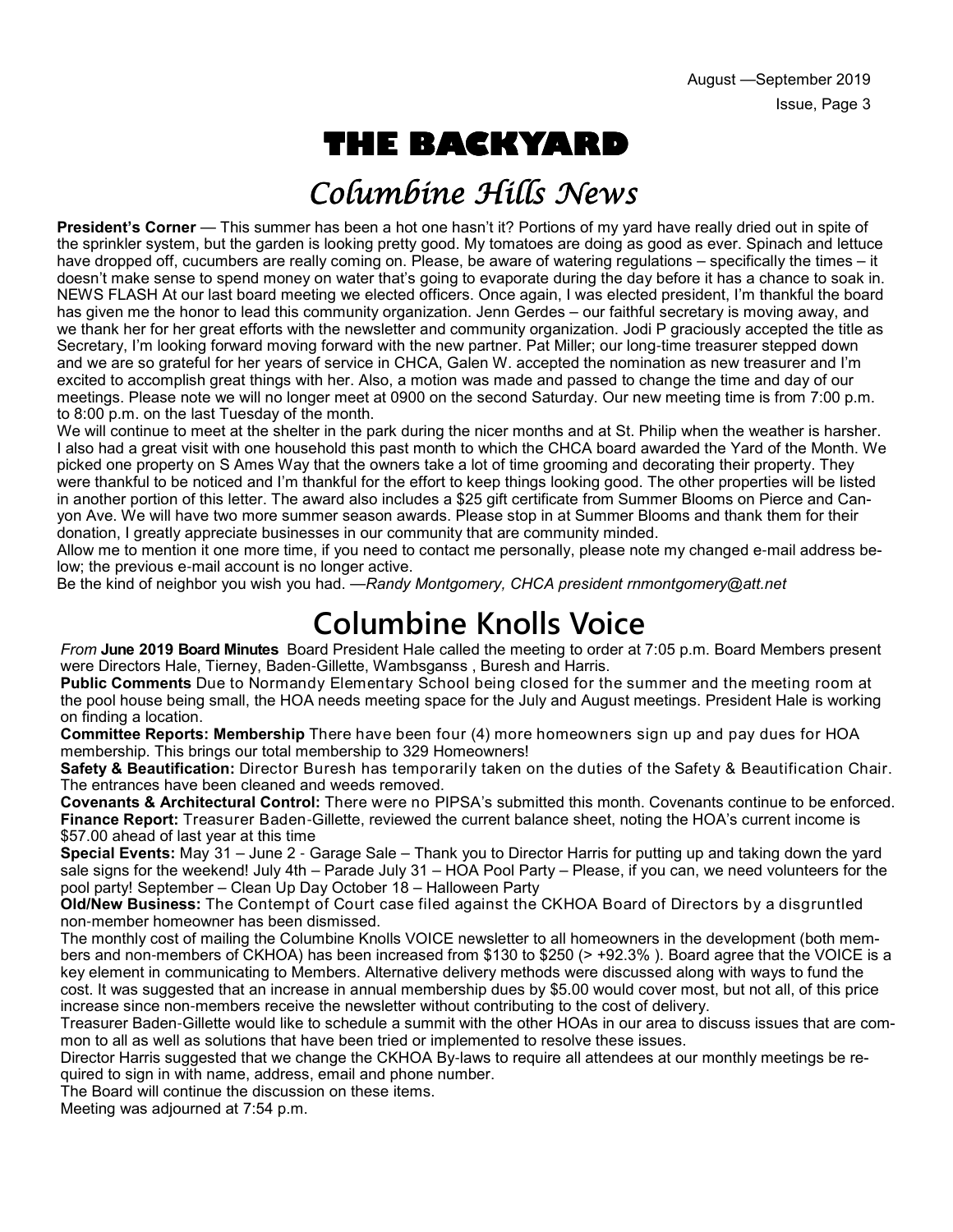# **Columbine Knolls South II Review**

*From* **President's Corner—** We have had a lot going on in the neighborhood to include house and landscaping improvements. All these changes are looking great. Please remember that when you plan to do anything to the exterior of your house or property which is visible to the public it requires submission of an ACC Request. You can find it on our website at cksii.org. The ACC (Architectural Control Committee) group will review and return your request as quickly as possible but they normally need ten days to get your approval to you. So please plan accordingly. For further information and details please check our website.

We had a good outdoor CKSII Board meeting on July 9th. A few topics of discussion was a Sherwin Williams HOA website which has been added to our website. It provides a guideline of colors that are normally acceptable for exterior paint projects. It does not mean you have to choose Sherwin Williams paint, however. Please go to cksii.org and click on the Sherwin Williams website https://www.sherwin-williams.com/homeowners/color/find-and-explore-colors/hoa/littleton/co/ columbine-knolls-south-ii/ if you are doing exterior painting.

Another item of interest is a possible installation of a streetlight at the Coronado Park entrance on W. Nichols Ave. Lastly, the lower playground looks to be on schedule to be completely replaced by October of this year at Coronado Elementary. We will soon be coming to our annual meeting and will have a need to replace a few of our board members. It would be great if any of you could step forward and volunteer your time. It amounts to four meetings per year for about an hour each time for a two-year term. Please let me or a member of our board know if you are interested.

I don't know about you but Robocalls have driven me crazy the last few years. "Robocalls have eclipsed live telemarketing calls" as a source of consumer complaints, says Bikram Bandy, program coordinator for the National Do Not Call Registry, where consumers can list their telephone number to limit unwanted telemarketing solicitations. Aaron Foss, founder of Nomorobo, a call-blocking technology, estimates that 35 percent of all calls placed in the U.S. are robocalls. "For every 10 phone calls you get, roughly three to four of them will be unwanted robocalls," he says. Just to be clear: Robocalls refer to autodialed or prerecorded telemarketing calls to landline home telephones or cell phones, or unsolicited text messages to wireless numbers. Autodialed informational messages, such as those announcing school closings or weather alerts, are permitted according to the FCC, as are calls to landlines on behalf of nonprofit groups and political campaigns. For most Americans, robocalls represent an unavoidable digital-age nuisance, resulting in constant interruptions targeting their phones each month. Such calls are common scams that seek to swindle vulnerable foreigners and the elderly, who may surrender their private data out of fear their families and homes are at risk. This past May alone, robocallers rang Americans' smartphones an estimated 4.7 billion times, according to YouMail, a company that makes an app that helps users block suspected spam calls. With the aid of spoofing, robocallers can seem to take on numbers that are the same as, or similar to, their local area. All this said, there seems to be no clear-cut solution to prevent robocalls. Congress was approached this year in March by Dave Summitt, the chief information security officer for the H. Lee Moffitt Cancer Center and Research Institute. He stressed that robocalls represent a "serious threat" to his Tampa, Fla.-based facility. Over a 90-day period alone, he said robocallers rang more than 6,600 times, which he estimated had consumed 65 hours of hospital response time. So, all said and done, get on the National Do Not Call Registry. I have been on it since 2003 but still receive many calls weekly. I do not answer any calls that I do not recognize. After the call I block the caller number and delete it from my data. Frustrating but that is all that I know can be done. If anyone has other information on how to handle these robocalls please send me an email.

The next CKSII Board meeting is September 10th at 7 p.m. at Coronado Elementary. Please attend and participate. Thanks.— *Bob Haberkorn, President CKSII HOA*

*From* **CKSII HOA Board Meeting Minutes from July 9, 2019** President, Bob Haberkorn called to order the meeting at 7:02 pm. Board members Adam Blake, Tom Schicktanz, Steve Kalney, Joshua Kunkel, Pam Horiszny, and Chris Reynolds were in attendance along with Roger Borcherding of DARCO Property Management.

**Treasurer's Report:** Pam reported the HOA currently has 356 members.

**ACC Committee:** Josh K. reported ACC applications as follows: 14 paint requests, three fences, four roofs, one garage door, three for new concrete, one deck, one shed, one roll-off container, one for solar panels, one landscaping, and one house addition. One request for new paint was denied – although she will resubmit now the webpage links to recommended color schemes for exterior paint projects (see below for more).

We discussed that most people are using the online form to submit requests, which is much more convenient for the homeowner. One homeowner, Elizabeth Nelson Hulse, reported an error trying to submit a request (for concrete) but the issue appears to be corrected. Additionally, we discussed that the ACC team will now include a copy of the approved form (as a screen shot) and the start and end dates of the project in the approval email. Lastly, we discussed improvements to the ACC webpage. We added verbiage that homeowners can expect a minimum of 10 calendar days response time when submitting an electronic form to the ACC; and a minimum of 24 days for mailed requests. We also updated the webpage to link to recommended color schemes for exterior paint projects. Check it out at cksii.org.

**Social & Welcome Committee Report** We had about 50 houses participate in the Community Garage Sale this year. A big thanks to the event coordinators who suggested a new event date, improved the neighborhood signage, and offered online advertising. The results - we had amazing car and foot traffic throughout the neighborhood. We hope you took advantage of the Large Item Pickup, which occurred on July 10.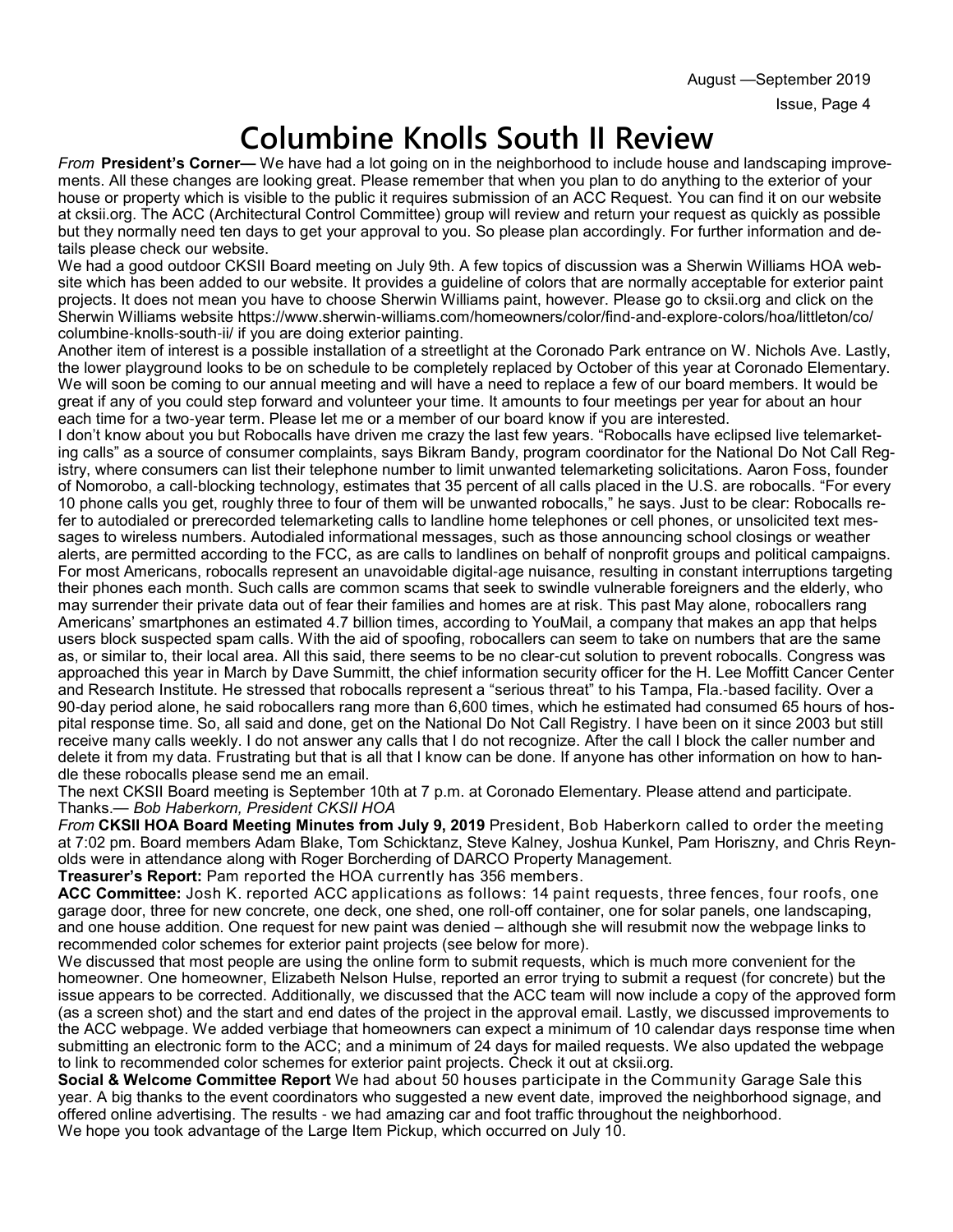August —September 2019

Thank you to all our neighbors who attended the Rolling Into Summer event! We had terrific attendance, estimating between 200-225 participants. Our best turnout yet!

We hope to see even more of you at the Movie in the Park on Thursday Aug 8. The neighborhood has voted – and selected The Greatest Showman for the movie. The party starts at 6pm, with a live band, fun activities and yard games, multiple food trucks, and a concession stand sponsored by the Coronado PTA. Hope to see you there! We can use your help setting up the Movie in the Park! Please contact Jennifer Blake at jblake5280@gmail.com if you can provide any of the following: Additional family volunteers to help set up and/or take down, A generator, Several tables.

Have you noticed all the For Sale signs in our neighborhood? With all the movement, our Welcome Committee will be busy delivering welcome baskets to our new neighbors on Aug 21.

**Management Report:** Four inspections were conducted in June. Twenty seven problems were observed: eight campers, two boats, three trailers, one house with holiday lights, three lawns with long grass, four yards with weeds, one yard needing mulch (weed cloth not covered), one dead tree, one lot with tree limbs blocking street sign at intersection, one roof with tarps on the peaks, one fence with black plastic attached to and extending three feet above fence, and one house painted without ACC approval. No Covenant violations have been referred to the HOA's attorney since June of 2015.

**NEW BUSINESS Landscape committee** – Check out the entrance to CKSII, it looks better than ever! Steve K and Tom S. installed new sprinklers which has ensured the new plants survive. The Landscape committee planted more than 35 perennial plants and spread 40 bags of mulch – and they did it for less than \$350. Great job!

Our neighbor, Elizabeth Nelson Hulse, requested time on the agenda at the next HOA meeting (on Sept 10) to discuss adding a light pole to go into the entrance of Coronado park (at Nichols and Ammons street.) She has done a lot of research on the issue and we look forward to more discussion. Note, our property manager urges that the Board consult with our attorney and insurance company to ensure we understand our responsibility in putting up a permanent fixture on property we don't own (it belongs to Foothills Park and Rec). Bob H. agreed to follow up on this recommendation. Join us in Sept for this important discussion!

**Old Business:** Coronado Playground update – The school has raised over \$100,000 to use towards redoing the lower playground, including adding new mulch, concrete and several pieces of equipment. Representatives from Jeffco have met with various playground suppliers who are in the process of providing proposals by the end of July. A decision committee will choose the supplier. The work is expected to start in Sept- Oct. After the lower park is done, the next phase is redesigning the upper playground, which will get new equipment as funds are raised.

Next Meeting Dates September 10, 2019; November 12, 2019; January 14, 2020

Upcoming Special Event Dates: Aug. 8, 2019 – Movie in the Park (Band 6pm, movie 8pm) Dec. 1, 2019 – Holiday **Havride** 

The meeting was adjourned at 8:00pm.

## Columbine West Civic Association Newsletter

*From* **A Moment With The Board** The July 9th meeting was held at Dutch Creek Pool Pavilion, some new faces showed up to share ideas and have some questions answered. There was 15 residents in attendance. The current Officers updated on their volunteer duties and our Dumpster Day Chairperson, Craig Brown, came to update on the current state of the event planning. The banners are to be installed on the Monday prior to the event and everything else is ready to rock and roll. Our Entrance Clean Up date of June 13 had us meeting at the Zephyr entrance and attacking the Russian Sage and weed control. There is some talk of adding some additional irises this Fall in different locations to try and increase color at the corner. The FREE Swim Nights of July 6 & 27 were discussed. It seems that the July 6th event was very popular and our reservation attendance amount was not enough to cover all the people who came to swim. Not knowing how well events will be attended we choose conservatively with the number. So, a motion was made to increase the attendance reservation for the July 27th event. National Night Out is right around the corner, August 6th with CWCA sponsoring the Raffle items to be given away during the event. Shiloh House & Target will once again be serving up dinner and offering games for the kids to play. Turn on your porch lights, lock your doors and join neighbors at the pool pavilion. If you have questions or any suggestion of ideas feel free to email CWCAtalk@gmail.com. Look forward to hearing from the community. Residents are encouraged to attend any monthly meeting. Dutch Creek Pool Pavilion, second Tuesday of the Month. This month we would like to encourage anyone interested in volunteering to join us.

## The Leawood Rapporter

*From* **Leawood Civic Association Minutes of July 2, 2019**— Meeting commenced at 7:10 pm.

**Board Members Present:** Mike Karbach, Nancy Bock, Gina Severino, and Laurie Selander.

**Treasurer's Report:** Mike presented the report to all in attendance. It is enclosed in the Rapporter. Laurie gave Mike the money from the Clean Up Day. He wrote a check to Scott Disney to reimburse him for paying for the three dumpsters that were used.

**Upcoming Events:** Laurie asked that she get approval to purchase material to build three more sandwich signs and banners to put on them for future events. Mike motioned to give Laurie \$250 and Nancy seconded the motion. The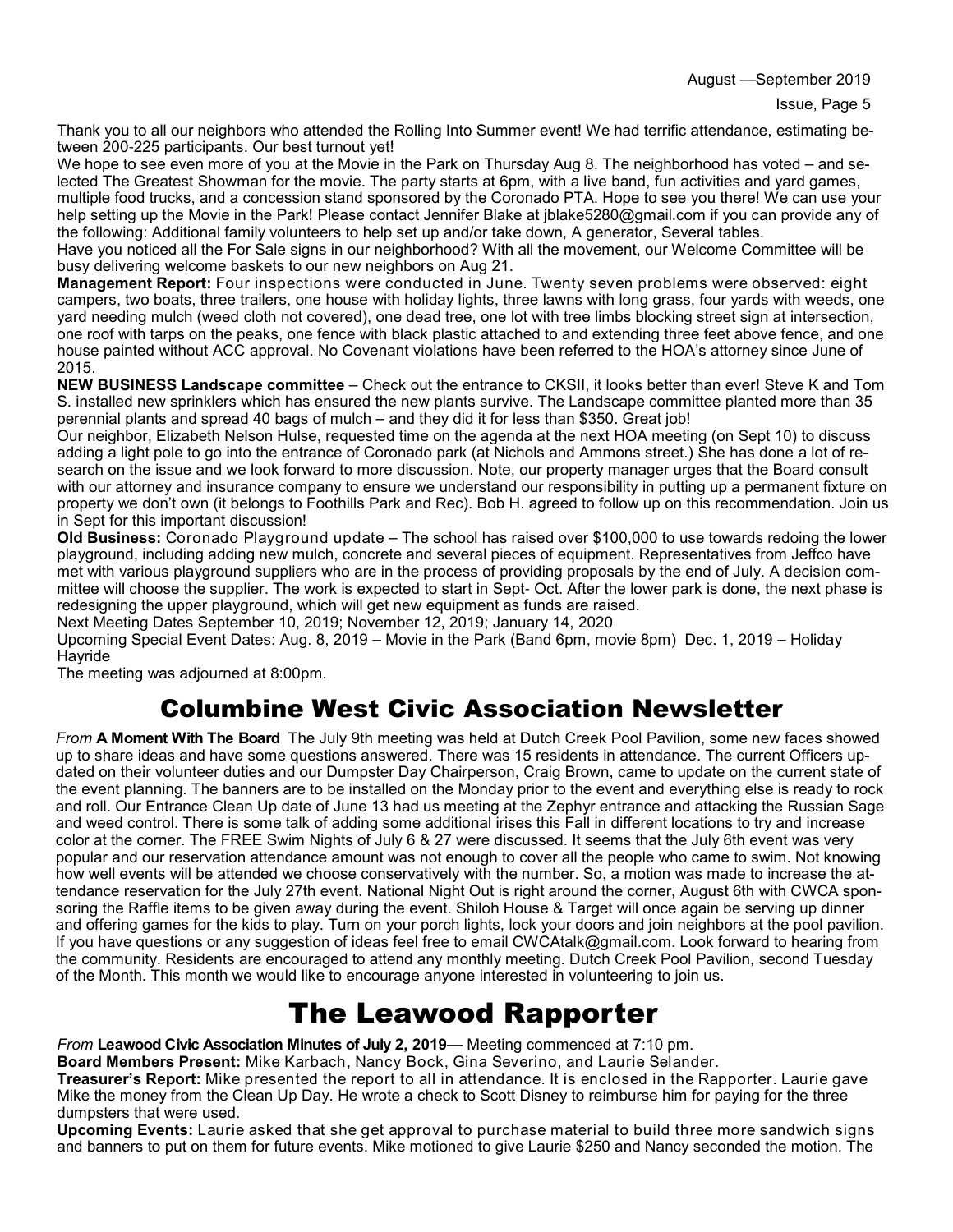board approved.

The board decided to take down the Membership Banners as half of the year is over and dues are only paid through December. Laurie will do that.

The board discussed the cost of the Rapporter and how we can reduce that cost. Gina is going to look into the idea of mailing it to only those residents who request a paper copy. The website costs \$500 a year and we haven't used it to it's potential. Our new web person was not in attendance at the meeting and Gina will extend an invitation at our next meeting to see what we can do to keep our website up and running for all residents to use.

The board received a thank you from Caleb Shore for the scholarship. It will be printed in the August Rapporter. Mike suggested a conference call for all board members to get information on the annual picnic (August 24th). Nancy said that Paul O'Connor and Rhonda Eveleth usually handle the picnic so maybe we could get assigned tasks from them. The board picked August 16th as the date for RSVP's to be in for the picnic. This will enable the board to order the correct amount of food, beer, and activities for the picnic.

The meeting adjourned at 7:45.

*From* **Leawood Metropolitan Recreation and Park District Minutes July 10, 2019** The Board meeting was called to order at 5:05 p.m. at Leawood Park, by President Kyle Sargent. Members present were: Donna Snyder/Treasurer, Linda Smith/Vice President, Debby Baker/Secretary and Dave Padilla/Parks Manager.

**Walk Leawood Park** – The board walked through Leawood Park, identifying maintenance issues and potential projects. Among those discussed were: fibar (playground surface material) will be added to the playground; damaged seats and table tops in the pavilion will be replaced; trimming of trees and bushes; remove weeds in plant beds; add additional plants and mulch as needed; add additional trees at the south end of park; painting the metal playground surfaces; possibly adding additional trash cans; repaint fence; change out remaining aging irrigation valves proactively; add a tree next to the pavilion deck; power wash the pavilion; research current prices for servicing of the porta potties. The board adjourned the special meeting and opened its regular meeting at 6:08 p.m.

**Public Comment/Correspondence –** Resident Tom Bryant reported that the xeriscape area in Racoon Hollar needs attention as well as the roof of the Weaver Park shelter. Dave noted that the xeriscape area had been addressed, and the board agreed to adding additional mulch to the area, as well as along Tract T in Weaver Park. Dave did not believe that there were any substantive issues with the pavilion roof but will check. The board noted that it appreciates receiving input from district residents.

**Treasurer's Report -** Donna presented the Treasurer's report. Invoices for the month include Denver Water, Weston, United Site Services, Rich Alarcon, Waste Management, Xcel, doggie bag vendor, DBC Irrigation, Alameda Wholesale Nursery, Dave's invoice, reimbursement to petty cash; Leawood Civic Association for 2nd quarter of Rapporter. **Parks Manager Report –** Dave removed a large downed tree in Raccoon Park. He also oversaw the removal of a tree in Weaver Park by Urban Drainage, as well as discussing an erosion concern raised in Raccoon Hollar Park. Weeding was done in Weaver and Raccoon Parks, and spraying will be done later this month. Three new trees were planted in Weaver Park; downed trees near the creek in Weaver Park were removed by Urban Drainage. The westernmost wood sign of Weaver Park was completely destroyed and stolen. Also, a bench in Weaver Park was hit by a vehicle and damaged beyond repair. Both will need to be replaced. The board reiterated that such vandalism is costly to the district and the taxpayers, and asks that anyone with information about damage done to the parks report it to the board and the Sheriff. Doggie bags were checked and replenished as needed.

**New Business –** The need for storage of records and district equipment was discussed.

**Old Business –** (1) Open Board Position – As of yet, no one has expressed interest so the search will continue for a person to fill the open board position that will expire in 2022. Interested residents should call Kyle Sargent 303-520-6617 or any board member. Board members must be a resident property owner in the District.

(2) Weaver Park play area redesign – Kyle met with principles of Circuit Rider of Colorado. The company is expected to present a proposal to the Board for the August meeting.

Future Meetings - The next meeting will be 5:00 p.m. Wednesday, August 11, 2019 at Raccoon Park (weather permitting). This will be a combination of a special meeting to inspect Raccoon Park and the board's regular monthly meeting. The special meeting will begin at Xeriscape area before continuing throughout the park. The Regular meeting will be held at the Weaver Park Pavilion.

The meeting was adjourned at 7:06 p.m.—*Deborah Baker, Acting Secretary*

Posting location: District Board's agendas are posted by the Clerk to the Jefferson County Board of Commissioners board.

### Woodbourne

*From* **Notes From the Board** July is gone, August is here. The heat of the summer will be in full swing. The major event of this month is that school will be starting on August 14, 2019. Once that happens, the pool will be on reduced hours due to lack of lifeguard coverage.

Unfortunately, we did not have a quorum at the July Board meeting due to unexpected Board member absences. We did entertain a discussion regarding having the bathrooms in the clubhouse redone. We also discussed the possibility of ex-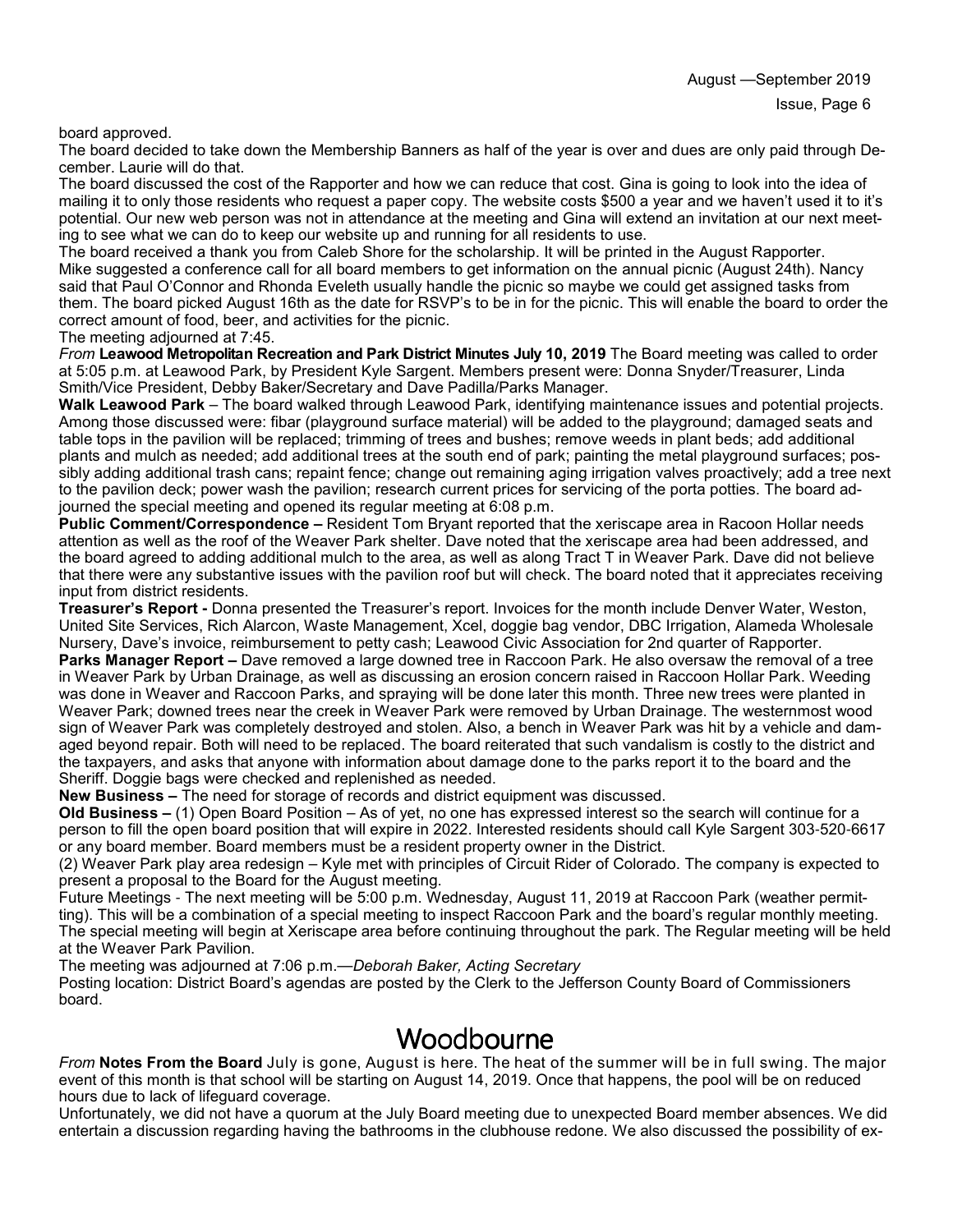August —September 2019

multi-family and services for adults with developmental disabilities. Minimum 2000 square feet and maximum 55 feet high. Half of units will be for adults with disabilities.

**Site Development plans:** 19-115736 SD 11601 West Bowles and Simms—Gas station to replace old drug store. 19-113883 SD West Belleview—Simms, Car wash east of new Kum and Go.

**Pre Application meetings**—19-118201 PA—5900 W Bowles, Currently zoned A-1, want to rezone for single family retirement community. Single story, 1800-3000 square foot size. (5900, 5850 and 5990 West Bowles)

19-114027 PA—3505 South Kipling Site Development Plan for convenience store / gas station. Currently zoned C-1. SW corner Kipling and Hampden, Quik Stop redesign.

19-145464 PA—4525 South Kipling Parkway, rezone for part of West Metro Fire Training Center 70' training tower with cell phone tower.

19-114726 PA—5190 South Oak Street, rezone A2 to R-1A, subdivide to 4-8 lots. Currently 1 house on well water.

19-115669 PA—9700 Old Coal Mine Avenue. Now a church. 10.955 acres, Want to rezone to allow 128 residential units, 66 duplexes and 62 single family (city scape) multi-story. Density is 11.89 dwelling units per acre, rooftop decks on some single family, 1700-1800 square foot floor plans, alleyway access to garages. Richmond Homes.

19-116080 PA—6201 Pierce Street, Columbine High School. New Athletic building / gym, interior work, emergency vehicle area, and security improvements. 21830 square feet.

19-117033 PA—3232 South Owens Court, Rezone for greenhouse for licensed industrial hemp. Maximum height 50 feet, up to 1000 square feet. In Lakewood south of Bear Creek Drive.

**Other**—Vandalism in Foothills Parks continues, hopefully will reduce once school starts.

National Night out seemed well attended and successful. Thank you to Sheriff's office personnel for attending events in subdivisions..

New state law 19-1231 took effect August 2nd. It requires more efficient irrigation and lighting systems and applies to both new and repaired systems.

**Old Business** The position of President for COHOPE is still open

**New Business / Announcements** Sears at Southwest Plaza is closing, probably by end of October. Their auto center is closing at end of August.

Some Walgreen's stores are also closing.

Simms and Quincy is now open to Hampden.

Next Month Ron Hopp of Foothills will be the speaker.

We adjourned at 8:55 p.m. — *Ray Moore, Treasurer*

tending the pool season into September and the status of the pool boiler replacement. Unfortunately, the Board could not act on any of those discussions due to the lack of quorum.

Speaking of the pool boiler, the work has started and is expected to be concluded by the time this newsletter comes out. The pool boiler was slated to be replaced in 2022, so in a way, the boiler was replaced a little earlier with some savings to the budget. Barring unforeseen circumstances

Woodbourne's pool should be in very good shape going into next year.

In the August meeting we will be discussing insurance matters and how we want to move forward in discussions with our insurance adjuster. Have a great few days until school starts.

Our next Board meeting will be held on August 21, 2019, at 7:00 p.m. at the Clubhouse. Please contact Emily Baker with Management Specialists at 720-974-4235 with any questions.—*James Meyer, President*

*From* **Human Services and Public Health look to improve services for homeless population in Jeffco**—The health and well-being of all people in our community is the top priority of both Jefferson County Human Services (JCHS) and Jefferson County Public Health (JCPH). As the Denver Metro area has grown in the last decade, the cost of living and housing has risen, and more people in the county are experiencing homelessness and housing insecurity. Both departments, along with many organizations throughout the community, are joining together to better understand the impact of homelessness in our community and identify ways to best serve community members who are experiencing homelessness. A major step toward fulfilling these goals is the August 2019 Comprehensive Count, led by Jefferson County and the cities of Arvada, Edgewater, Golden, Lakewood, Westminster, and Wheat Ridge; and supported by numerous service providers and municipal partners. During August, partners and service providers around the county will conduct surveys with their homeless clients. Then, from August 19-23, volunteers will conduct a county-wide, week-long street outreach survey. "One of the biggest challenges we face in providing services to our homeless community is understanding the scope and demographics of this population, and what that means for the realities they face," said Kat Douglas, Community and Workforce Development Director with JCHS. "For example, homeless families and individuals have different needs. We need to get a good grasp of what our population looks like so we can best serve them, which in turn better serves our whole community" In the past, agencies like JCHS and JCPH have relied on data sources like the regional Point in Time surveys or data collected by Jeffco Public Schools to provide rough estimates of the homeless population. The Point in Time survey, though, only collects data on those who are living outdoors or in emergency shelters on one given day each year. According to this survey, in 2018, 577 people in Jefferson County were experiencing homelessness. Nearly 40% were living unsheltered, almost 15% more than the percentage for the entire metro area, because Jef-